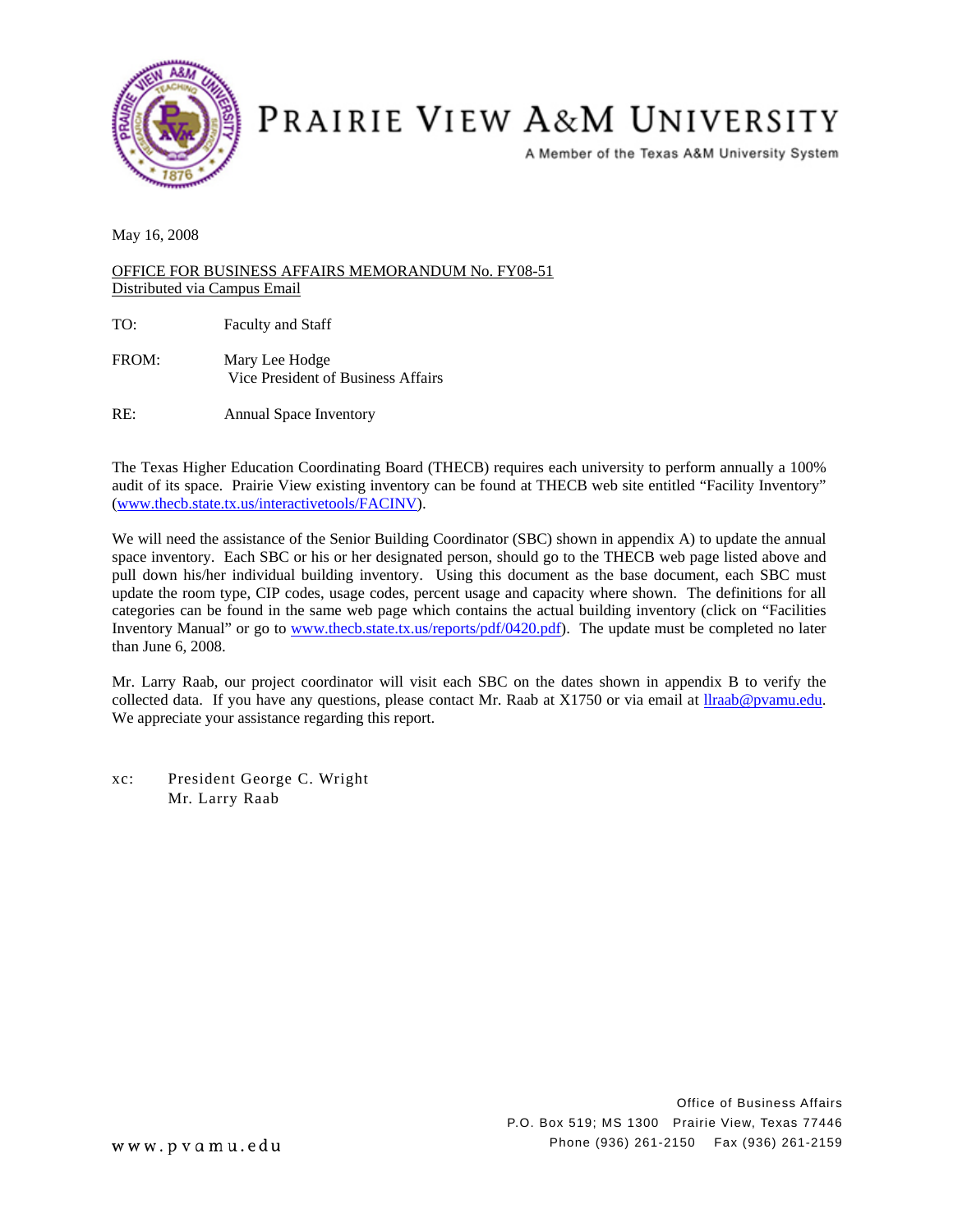## **Senior Building Coordinators Appendix A**

| <b>Residence Halls</b><br>Mr. Fred Washington<br>2141<br>A.I. Thomas Administration Bldg.<br>501<br>Ms. Mary Lee Hodge<br>2150<br><b>AITB</b><br>503<br>G.R. Woolfolk Soc & Pol Science Bldg.<br>3201<br>Dr. Walle Engedayehu<br><b>WOOL</b><br>504<br>Dr. Kendall Harris<br>Gilchrist Engineering Bldg.<br>9942<br><b>GILC</b><br>Thomas E. Gray Center<br>506<br>Ms. Tressy Wilson<br>1702<br><b>BRAY</b><br><b>W.R. Banks First Floor</b><br>Mr. Rod Mireles<br>508<br>1905<br><b>BKNS</b><br>508<br>W.R. Banks 2nd & 3rd Floor<br>Dr. Aliakbar Haghighi<br>1975<br>BKNS<br>512<br>Dr. Freddie Richards<br>E.B. Evans animal Industries Bldg.<br>5100<br><b>EBEV</b><br>Training School - Waller ISD<br>515<br>Dr. Michael McFrazier<br>2175<br><b>TRNG</b><br>A.N. Poindexter Veterinary Clinic<br>517<br>Dr. Freddie Richards<br>5100<br><b>POIN</b><br>519<br><b>Swimming Pool</b><br>Dr. Marsha Wilson<br>3924<br><b>OGYM</b><br>522<br>Physical Plant Warehouse<br>Mr. Don Williams<br>9706<br>PHWH<br>Mr. Don Williams<br>523<br><b>Transportation Center</b><br>9706<br>TRAN<br><b>Physical Plant Shop Building</b><br>Mr. Don Williams<br>525<br>9706<br>SHOP<br>Fry-Thomas Power Plant<br>529<br>Mr. Charles Muse<br>3860<br>FRYP<br>Jesse M. Drew Memorial Complex 2nd Floor<br>535<br>Dr. Willie Trotty<br>1550<br><b>JMDM</b><br>535<br>Jesse M. Drew Memorial Complex 1st Floor<br>Mr. Gabe Lewis<br>1766<br><b>JMDM</b><br>Hilliard Hall - Communication Bldg.<br>Dr. Dejun Liu<br>3731<br><b>HILL</b><br>537<br>541<br>Anderson Hall<br>Dr. Willie Trotty / Dr. E. Noel<br>1550<br>ANDR<br>544<br>Evans Hall<br>Dr. Lauretta Byars<br>9914<br>EVAN<br>L.O. Evans<br>Mr. Larry Raab<br>556<br>1750<br>LOVE<br>Farm Storage<br>630<br>Dr. Alfred Parks / Mr. L. Campbell<br>5039<br><b>FSTO</b><br>Dr. Freddie Richards<br>658<br>May Hall<br>HMEC<br>5100<br>M.T. Harrington Science 1st Floor<br>Ms. Radihka Ayyar<br>1721<br>668<br>HSCI<br>M.T. Harrington Science 2nd & 3rd Floors<br>Dr. Willie Trotty / Dr. E. Noel<br>668<br>1550<br>HSCI<br>Wm. J. Billy Nicks Bldg.<br>Dr Marsha Wilson<br>669<br>3924<br><b>NICK</b><br><b>Science Critical Storage</b><br>Mr. Daron White<br>670<br>3189<br><b>CRIT</b><br>Physical Plant Administration Bldg.<br>674<br>Mr. Richard Norton<br>9706<br><b>PPAB</b><br><b>Brewer Bldg. - NROTC</b><br>676<br>Capt. David Murray<br>1637<br><b>NAVY</b><br>Farm Shop<br>682<br>Dr. Alfred Parks / Mr. L. Campbell<br>5039<br><b>FRMS</b><br>Burleston - Ware Hall - AROTC<br>686<br><b>LTC Carol Strong</b><br>1612<br><b>BURL</b><br>Mr. Silas Collins<br>Henrietta Ferrell Hall<br>687<br>1321<br><b>FARR</b><br>688<br>Owens - Franklin Health Center - Basement<br>Ms. Thelma Pierre<br>1401<br><b>OWEN</b><br>Owens - Franklin Health Center - 1st & 2nd Floors<br>Ms. Thelma Pierre<br>688<br>1401<br><b>OWEN</b><br>Hobart Taylor Hall<br>Dr. M. Quddus / Dr. Wendy Bergin<br>689<br>9235 / 3309<br>HOBT<br>Dr. Alfred Parks / Mr. L. Campbell<br>702<br>Pollution Laboratory<br>5039<br>POLU<br>C.L. Wilson Engineering Complex<br>704<br>Dr. Kendall Harris<br>WILS<br>9941<br><b>Track Equipment Storage</b><br>706<br>Mr. Fred Washington<br>9100<br>EQUP<br>Intl' Goat Research Center<br>707<br>Dr. Alfred Parks / Mr. L. Campbell<br>GOAT<br>5039<br>708<br>Environmental Chambers Bldg.<br>Dr. Alfred Parks / Mr. L. Campbell<br>5039<br><b>ENVR</b><br>709<br>Cow Dairy Bldg.<br>Dr. Alfred Parks / Mr. L. Campbell<br>COWD<br>5039<br>Goat Dairy Bldg.<br>Dr. Alfred Parks / Mr. L. Campbell<br>710<br><b>GTOR</b><br>5039<br>712<br>Cow Yearling Bldg.<br>Dr. Alfred Parks / Mr. L. Campbell<br>COWY<br>5039<br>Calf Research Bldg.<br>Dr. Alfred Parks / Mr. L. Campbell<br>713<br>CALF<br>5039<br>Goat Reproduction Bldg.<br>Dr. Alfred Parks / Mr. L. Campbell<br>714<br>GTRE<br>5039<br>Goat Nutrition Bldg.<br>Dr. Alfred Parks / Mr. L. Campbell<br>715<br><b>GNTR</b><br>5039<br>716 | BLDG. | <b>NAME</b>         | <b>SENIOR BUILDING COORDINATOR</b> | <b>PHONE</b><br><b>NUMBER</b> | PV<br><b>CODE</b> |
|-------------------------------------------------------------------------------------------------------------------------------------------------------------------------------------------------------------------------------------------------------------------------------------------------------------------------------------------------------------------------------------------------------------------------------------------------------------------------------------------------------------------------------------------------------------------------------------------------------------------------------------------------------------------------------------------------------------------------------------------------------------------------------------------------------------------------------------------------------------------------------------------------------------------------------------------------------------------------------------------------------------------------------------------------------------------------------------------------------------------------------------------------------------------------------------------------------------------------------------------------------------------------------------------------------------------------------------------------------------------------------------------------------------------------------------------------------------------------------------------------------------------------------------------------------------------------------------------------------------------------------------------------------------------------------------------------------------------------------------------------------------------------------------------------------------------------------------------------------------------------------------------------------------------------------------------------------------------------------------------------------------------------------------------------------------------------------------------------------------------------------------------------------------------------------------------------------------------------------------------------------------------------------------------------------------------------------------------------------------------------------------------------------------------------------------------------------------------------------------------------------------------------------------------------------------------------------------------------------------------------------------------------------------------------------------------------------------------------------------------------------------------------------------------------------------------------------------------------------------------------------------------------------------------------------------------------------------------------------------------------------------------------------------------------------------------------------------------------------------------------------------------------------------------------------------------------------------------------------------------------------------------------------------------------------------------------------------------------------------------------------------------------------------------------------------------------------------------------------------------------------------------------------------------------------------------------------------------------------------------------------------------------------------------------------------------------------------------------------------------------------------------------------------------------------------------------------------------------------------------------------------------------------------------------------------------------------------------------|-------|---------------------|------------------------------------|-------------------------------|-------------------|
|                                                                                                                                                                                                                                                                                                                                                                                                                                                                                                                                                                                                                                                                                                                                                                                                                                                                                                                                                                                                                                                                                                                                                                                                                                                                                                                                                                                                                                                                                                                                                                                                                                                                                                                                                                                                                                                                                                                                                                                                                                                                                                                                                                                                                                                                                                                                                                                                                                                                                                                                                                                                                                                                                                                                                                                                                                                                                                                                                                                                                                                                                                                                                                                                                                                                                                                                                                                                                                                                                                                                                                                                                                                                                                                                                                                                                                                                                                                                                                         |       |                     |                                    |                               |                   |
|                                                                                                                                                                                                                                                                                                                                                                                                                                                                                                                                                                                                                                                                                                                                                                                                                                                                                                                                                                                                                                                                                                                                                                                                                                                                                                                                                                                                                                                                                                                                                                                                                                                                                                                                                                                                                                                                                                                                                                                                                                                                                                                                                                                                                                                                                                                                                                                                                                                                                                                                                                                                                                                                                                                                                                                                                                                                                                                                                                                                                                                                                                                                                                                                                                                                                                                                                                                                                                                                                                                                                                                                                                                                                                                                                                                                                                                                                                                                                                         |       |                     |                                    |                               |                   |
|                                                                                                                                                                                                                                                                                                                                                                                                                                                                                                                                                                                                                                                                                                                                                                                                                                                                                                                                                                                                                                                                                                                                                                                                                                                                                                                                                                                                                                                                                                                                                                                                                                                                                                                                                                                                                                                                                                                                                                                                                                                                                                                                                                                                                                                                                                                                                                                                                                                                                                                                                                                                                                                                                                                                                                                                                                                                                                                                                                                                                                                                                                                                                                                                                                                                                                                                                                                                                                                                                                                                                                                                                                                                                                                                                                                                                                                                                                                                                                         |       |                     |                                    |                               |                   |
|                                                                                                                                                                                                                                                                                                                                                                                                                                                                                                                                                                                                                                                                                                                                                                                                                                                                                                                                                                                                                                                                                                                                                                                                                                                                                                                                                                                                                                                                                                                                                                                                                                                                                                                                                                                                                                                                                                                                                                                                                                                                                                                                                                                                                                                                                                                                                                                                                                                                                                                                                                                                                                                                                                                                                                                                                                                                                                                                                                                                                                                                                                                                                                                                                                                                                                                                                                                                                                                                                                                                                                                                                                                                                                                                                                                                                                                                                                                                                                         |       |                     |                                    |                               |                   |
|                                                                                                                                                                                                                                                                                                                                                                                                                                                                                                                                                                                                                                                                                                                                                                                                                                                                                                                                                                                                                                                                                                                                                                                                                                                                                                                                                                                                                                                                                                                                                                                                                                                                                                                                                                                                                                                                                                                                                                                                                                                                                                                                                                                                                                                                                                                                                                                                                                                                                                                                                                                                                                                                                                                                                                                                                                                                                                                                                                                                                                                                                                                                                                                                                                                                                                                                                                                                                                                                                                                                                                                                                                                                                                                                                                                                                                                                                                                                                                         |       |                     |                                    |                               |                   |
|                                                                                                                                                                                                                                                                                                                                                                                                                                                                                                                                                                                                                                                                                                                                                                                                                                                                                                                                                                                                                                                                                                                                                                                                                                                                                                                                                                                                                                                                                                                                                                                                                                                                                                                                                                                                                                                                                                                                                                                                                                                                                                                                                                                                                                                                                                                                                                                                                                                                                                                                                                                                                                                                                                                                                                                                                                                                                                                                                                                                                                                                                                                                                                                                                                                                                                                                                                                                                                                                                                                                                                                                                                                                                                                                                                                                                                                                                                                                                                         |       |                     |                                    |                               |                   |
|                                                                                                                                                                                                                                                                                                                                                                                                                                                                                                                                                                                                                                                                                                                                                                                                                                                                                                                                                                                                                                                                                                                                                                                                                                                                                                                                                                                                                                                                                                                                                                                                                                                                                                                                                                                                                                                                                                                                                                                                                                                                                                                                                                                                                                                                                                                                                                                                                                                                                                                                                                                                                                                                                                                                                                                                                                                                                                                                                                                                                                                                                                                                                                                                                                                                                                                                                                                                                                                                                                                                                                                                                                                                                                                                                                                                                                                                                                                                                                         |       |                     |                                    |                               |                   |
|                                                                                                                                                                                                                                                                                                                                                                                                                                                                                                                                                                                                                                                                                                                                                                                                                                                                                                                                                                                                                                                                                                                                                                                                                                                                                                                                                                                                                                                                                                                                                                                                                                                                                                                                                                                                                                                                                                                                                                                                                                                                                                                                                                                                                                                                                                                                                                                                                                                                                                                                                                                                                                                                                                                                                                                                                                                                                                                                                                                                                                                                                                                                                                                                                                                                                                                                                                                                                                                                                                                                                                                                                                                                                                                                                                                                                                                                                                                                                                         |       |                     |                                    |                               |                   |
|                                                                                                                                                                                                                                                                                                                                                                                                                                                                                                                                                                                                                                                                                                                                                                                                                                                                                                                                                                                                                                                                                                                                                                                                                                                                                                                                                                                                                                                                                                                                                                                                                                                                                                                                                                                                                                                                                                                                                                                                                                                                                                                                                                                                                                                                                                                                                                                                                                                                                                                                                                                                                                                                                                                                                                                                                                                                                                                                                                                                                                                                                                                                                                                                                                                                                                                                                                                                                                                                                                                                                                                                                                                                                                                                                                                                                                                                                                                                                                         |       |                     |                                    |                               |                   |
|                                                                                                                                                                                                                                                                                                                                                                                                                                                                                                                                                                                                                                                                                                                                                                                                                                                                                                                                                                                                                                                                                                                                                                                                                                                                                                                                                                                                                                                                                                                                                                                                                                                                                                                                                                                                                                                                                                                                                                                                                                                                                                                                                                                                                                                                                                                                                                                                                                                                                                                                                                                                                                                                                                                                                                                                                                                                                                                                                                                                                                                                                                                                                                                                                                                                                                                                                                                                                                                                                                                                                                                                                                                                                                                                                                                                                                                                                                                                                                         |       |                     |                                    |                               |                   |
|                                                                                                                                                                                                                                                                                                                                                                                                                                                                                                                                                                                                                                                                                                                                                                                                                                                                                                                                                                                                                                                                                                                                                                                                                                                                                                                                                                                                                                                                                                                                                                                                                                                                                                                                                                                                                                                                                                                                                                                                                                                                                                                                                                                                                                                                                                                                                                                                                                                                                                                                                                                                                                                                                                                                                                                                                                                                                                                                                                                                                                                                                                                                                                                                                                                                                                                                                                                                                                                                                                                                                                                                                                                                                                                                                                                                                                                                                                                                                                         |       |                     |                                    |                               |                   |
|                                                                                                                                                                                                                                                                                                                                                                                                                                                                                                                                                                                                                                                                                                                                                                                                                                                                                                                                                                                                                                                                                                                                                                                                                                                                                                                                                                                                                                                                                                                                                                                                                                                                                                                                                                                                                                                                                                                                                                                                                                                                                                                                                                                                                                                                                                                                                                                                                                                                                                                                                                                                                                                                                                                                                                                                                                                                                                                                                                                                                                                                                                                                                                                                                                                                                                                                                                                                                                                                                                                                                                                                                                                                                                                                                                                                                                                                                                                                                                         |       |                     |                                    |                               |                   |
|                                                                                                                                                                                                                                                                                                                                                                                                                                                                                                                                                                                                                                                                                                                                                                                                                                                                                                                                                                                                                                                                                                                                                                                                                                                                                                                                                                                                                                                                                                                                                                                                                                                                                                                                                                                                                                                                                                                                                                                                                                                                                                                                                                                                                                                                                                                                                                                                                                                                                                                                                                                                                                                                                                                                                                                                                                                                                                                                                                                                                                                                                                                                                                                                                                                                                                                                                                                                                                                                                                                                                                                                                                                                                                                                                                                                                                                                                                                                                                         |       |                     |                                    |                               |                   |
|                                                                                                                                                                                                                                                                                                                                                                                                                                                                                                                                                                                                                                                                                                                                                                                                                                                                                                                                                                                                                                                                                                                                                                                                                                                                                                                                                                                                                                                                                                                                                                                                                                                                                                                                                                                                                                                                                                                                                                                                                                                                                                                                                                                                                                                                                                                                                                                                                                                                                                                                                                                                                                                                                                                                                                                                                                                                                                                                                                                                                                                                                                                                                                                                                                                                                                                                                                                                                                                                                                                                                                                                                                                                                                                                                                                                                                                                                                                                                                         |       |                     |                                    |                               |                   |
|                                                                                                                                                                                                                                                                                                                                                                                                                                                                                                                                                                                                                                                                                                                                                                                                                                                                                                                                                                                                                                                                                                                                                                                                                                                                                                                                                                                                                                                                                                                                                                                                                                                                                                                                                                                                                                                                                                                                                                                                                                                                                                                                                                                                                                                                                                                                                                                                                                                                                                                                                                                                                                                                                                                                                                                                                                                                                                                                                                                                                                                                                                                                                                                                                                                                                                                                                                                                                                                                                                                                                                                                                                                                                                                                                                                                                                                                                                                                                                         |       |                     |                                    |                               |                   |
|                                                                                                                                                                                                                                                                                                                                                                                                                                                                                                                                                                                                                                                                                                                                                                                                                                                                                                                                                                                                                                                                                                                                                                                                                                                                                                                                                                                                                                                                                                                                                                                                                                                                                                                                                                                                                                                                                                                                                                                                                                                                                                                                                                                                                                                                                                                                                                                                                                                                                                                                                                                                                                                                                                                                                                                                                                                                                                                                                                                                                                                                                                                                                                                                                                                                                                                                                                                                                                                                                                                                                                                                                                                                                                                                                                                                                                                                                                                                                                         |       |                     |                                    |                               |                   |
|                                                                                                                                                                                                                                                                                                                                                                                                                                                                                                                                                                                                                                                                                                                                                                                                                                                                                                                                                                                                                                                                                                                                                                                                                                                                                                                                                                                                                                                                                                                                                                                                                                                                                                                                                                                                                                                                                                                                                                                                                                                                                                                                                                                                                                                                                                                                                                                                                                                                                                                                                                                                                                                                                                                                                                                                                                                                                                                                                                                                                                                                                                                                                                                                                                                                                                                                                                                                                                                                                                                                                                                                                                                                                                                                                                                                                                                                                                                                                                         |       |                     |                                    |                               |                   |
|                                                                                                                                                                                                                                                                                                                                                                                                                                                                                                                                                                                                                                                                                                                                                                                                                                                                                                                                                                                                                                                                                                                                                                                                                                                                                                                                                                                                                                                                                                                                                                                                                                                                                                                                                                                                                                                                                                                                                                                                                                                                                                                                                                                                                                                                                                                                                                                                                                                                                                                                                                                                                                                                                                                                                                                                                                                                                                                                                                                                                                                                                                                                                                                                                                                                                                                                                                                                                                                                                                                                                                                                                                                                                                                                                                                                                                                                                                                                                                         |       |                     |                                    |                               |                   |
|                                                                                                                                                                                                                                                                                                                                                                                                                                                                                                                                                                                                                                                                                                                                                                                                                                                                                                                                                                                                                                                                                                                                                                                                                                                                                                                                                                                                                                                                                                                                                                                                                                                                                                                                                                                                                                                                                                                                                                                                                                                                                                                                                                                                                                                                                                                                                                                                                                                                                                                                                                                                                                                                                                                                                                                                                                                                                                                                                                                                                                                                                                                                                                                                                                                                                                                                                                                                                                                                                                                                                                                                                                                                                                                                                                                                                                                                                                                                                                         |       |                     |                                    |                               |                   |
|                                                                                                                                                                                                                                                                                                                                                                                                                                                                                                                                                                                                                                                                                                                                                                                                                                                                                                                                                                                                                                                                                                                                                                                                                                                                                                                                                                                                                                                                                                                                                                                                                                                                                                                                                                                                                                                                                                                                                                                                                                                                                                                                                                                                                                                                                                                                                                                                                                                                                                                                                                                                                                                                                                                                                                                                                                                                                                                                                                                                                                                                                                                                                                                                                                                                                                                                                                                                                                                                                                                                                                                                                                                                                                                                                                                                                                                                                                                                                                         |       |                     |                                    |                               |                   |
|                                                                                                                                                                                                                                                                                                                                                                                                                                                                                                                                                                                                                                                                                                                                                                                                                                                                                                                                                                                                                                                                                                                                                                                                                                                                                                                                                                                                                                                                                                                                                                                                                                                                                                                                                                                                                                                                                                                                                                                                                                                                                                                                                                                                                                                                                                                                                                                                                                                                                                                                                                                                                                                                                                                                                                                                                                                                                                                                                                                                                                                                                                                                                                                                                                                                                                                                                                                                                                                                                                                                                                                                                                                                                                                                                                                                                                                                                                                                                                         |       |                     |                                    |                               |                   |
|                                                                                                                                                                                                                                                                                                                                                                                                                                                                                                                                                                                                                                                                                                                                                                                                                                                                                                                                                                                                                                                                                                                                                                                                                                                                                                                                                                                                                                                                                                                                                                                                                                                                                                                                                                                                                                                                                                                                                                                                                                                                                                                                                                                                                                                                                                                                                                                                                                                                                                                                                                                                                                                                                                                                                                                                                                                                                                                                                                                                                                                                                                                                                                                                                                                                                                                                                                                                                                                                                                                                                                                                                                                                                                                                                                                                                                                                                                                                                                         |       |                     |                                    |                               |                   |
|                                                                                                                                                                                                                                                                                                                                                                                                                                                                                                                                                                                                                                                                                                                                                                                                                                                                                                                                                                                                                                                                                                                                                                                                                                                                                                                                                                                                                                                                                                                                                                                                                                                                                                                                                                                                                                                                                                                                                                                                                                                                                                                                                                                                                                                                                                                                                                                                                                                                                                                                                                                                                                                                                                                                                                                                                                                                                                                                                                                                                                                                                                                                                                                                                                                                                                                                                                                                                                                                                                                                                                                                                                                                                                                                                                                                                                                                                                                                                                         |       |                     |                                    |                               |                   |
|                                                                                                                                                                                                                                                                                                                                                                                                                                                                                                                                                                                                                                                                                                                                                                                                                                                                                                                                                                                                                                                                                                                                                                                                                                                                                                                                                                                                                                                                                                                                                                                                                                                                                                                                                                                                                                                                                                                                                                                                                                                                                                                                                                                                                                                                                                                                                                                                                                                                                                                                                                                                                                                                                                                                                                                                                                                                                                                                                                                                                                                                                                                                                                                                                                                                                                                                                                                                                                                                                                                                                                                                                                                                                                                                                                                                                                                                                                                                                                         |       |                     |                                    |                               |                   |
|                                                                                                                                                                                                                                                                                                                                                                                                                                                                                                                                                                                                                                                                                                                                                                                                                                                                                                                                                                                                                                                                                                                                                                                                                                                                                                                                                                                                                                                                                                                                                                                                                                                                                                                                                                                                                                                                                                                                                                                                                                                                                                                                                                                                                                                                                                                                                                                                                                                                                                                                                                                                                                                                                                                                                                                                                                                                                                                                                                                                                                                                                                                                                                                                                                                                                                                                                                                                                                                                                                                                                                                                                                                                                                                                                                                                                                                                                                                                                                         |       |                     |                                    |                               |                   |
|                                                                                                                                                                                                                                                                                                                                                                                                                                                                                                                                                                                                                                                                                                                                                                                                                                                                                                                                                                                                                                                                                                                                                                                                                                                                                                                                                                                                                                                                                                                                                                                                                                                                                                                                                                                                                                                                                                                                                                                                                                                                                                                                                                                                                                                                                                                                                                                                                                                                                                                                                                                                                                                                                                                                                                                                                                                                                                                                                                                                                                                                                                                                                                                                                                                                                                                                                                                                                                                                                                                                                                                                                                                                                                                                                                                                                                                                                                                                                                         |       |                     |                                    |                               |                   |
|                                                                                                                                                                                                                                                                                                                                                                                                                                                                                                                                                                                                                                                                                                                                                                                                                                                                                                                                                                                                                                                                                                                                                                                                                                                                                                                                                                                                                                                                                                                                                                                                                                                                                                                                                                                                                                                                                                                                                                                                                                                                                                                                                                                                                                                                                                                                                                                                                                                                                                                                                                                                                                                                                                                                                                                                                                                                                                                                                                                                                                                                                                                                                                                                                                                                                                                                                                                                                                                                                                                                                                                                                                                                                                                                                                                                                                                                                                                                                                         |       |                     |                                    |                               |                   |
|                                                                                                                                                                                                                                                                                                                                                                                                                                                                                                                                                                                                                                                                                                                                                                                                                                                                                                                                                                                                                                                                                                                                                                                                                                                                                                                                                                                                                                                                                                                                                                                                                                                                                                                                                                                                                                                                                                                                                                                                                                                                                                                                                                                                                                                                                                                                                                                                                                                                                                                                                                                                                                                                                                                                                                                                                                                                                                                                                                                                                                                                                                                                                                                                                                                                                                                                                                                                                                                                                                                                                                                                                                                                                                                                                                                                                                                                                                                                                                         |       |                     |                                    |                               |                   |
|                                                                                                                                                                                                                                                                                                                                                                                                                                                                                                                                                                                                                                                                                                                                                                                                                                                                                                                                                                                                                                                                                                                                                                                                                                                                                                                                                                                                                                                                                                                                                                                                                                                                                                                                                                                                                                                                                                                                                                                                                                                                                                                                                                                                                                                                                                                                                                                                                                                                                                                                                                                                                                                                                                                                                                                                                                                                                                                                                                                                                                                                                                                                                                                                                                                                                                                                                                                                                                                                                                                                                                                                                                                                                                                                                                                                                                                                                                                                                                         |       |                     |                                    |                               |                   |
|                                                                                                                                                                                                                                                                                                                                                                                                                                                                                                                                                                                                                                                                                                                                                                                                                                                                                                                                                                                                                                                                                                                                                                                                                                                                                                                                                                                                                                                                                                                                                                                                                                                                                                                                                                                                                                                                                                                                                                                                                                                                                                                                                                                                                                                                                                                                                                                                                                                                                                                                                                                                                                                                                                                                                                                                                                                                                                                                                                                                                                                                                                                                                                                                                                                                                                                                                                                                                                                                                                                                                                                                                                                                                                                                                                                                                                                                                                                                                                         |       |                     |                                    |                               |                   |
|                                                                                                                                                                                                                                                                                                                                                                                                                                                                                                                                                                                                                                                                                                                                                                                                                                                                                                                                                                                                                                                                                                                                                                                                                                                                                                                                                                                                                                                                                                                                                                                                                                                                                                                                                                                                                                                                                                                                                                                                                                                                                                                                                                                                                                                                                                                                                                                                                                                                                                                                                                                                                                                                                                                                                                                                                                                                                                                                                                                                                                                                                                                                                                                                                                                                                                                                                                                                                                                                                                                                                                                                                                                                                                                                                                                                                                                                                                                                                                         |       |                     |                                    |                               |                   |
|                                                                                                                                                                                                                                                                                                                                                                                                                                                                                                                                                                                                                                                                                                                                                                                                                                                                                                                                                                                                                                                                                                                                                                                                                                                                                                                                                                                                                                                                                                                                                                                                                                                                                                                                                                                                                                                                                                                                                                                                                                                                                                                                                                                                                                                                                                                                                                                                                                                                                                                                                                                                                                                                                                                                                                                                                                                                                                                                                                                                                                                                                                                                                                                                                                                                                                                                                                                                                                                                                                                                                                                                                                                                                                                                                                                                                                                                                                                                                                         |       |                     |                                    |                               |                   |
|                                                                                                                                                                                                                                                                                                                                                                                                                                                                                                                                                                                                                                                                                                                                                                                                                                                                                                                                                                                                                                                                                                                                                                                                                                                                                                                                                                                                                                                                                                                                                                                                                                                                                                                                                                                                                                                                                                                                                                                                                                                                                                                                                                                                                                                                                                                                                                                                                                                                                                                                                                                                                                                                                                                                                                                                                                                                                                                                                                                                                                                                                                                                                                                                                                                                                                                                                                                                                                                                                                                                                                                                                                                                                                                                                                                                                                                                                                                                                                         |       |                     |                                    |                               |                   |
|                                                                                                                                                                                                                                                                                                                                                                                                                                                                                                                                                                                                                                                                                                                                                                                                                                                                                                                                                                                                                                                                                                                                                                                                                                                                                                                                                                                                                                                                                                                                                                                                                                                                                                                                                                                                                                                                                                                                                                                                                                                                                                                                                                                                                                                                                                                                                                                                                                                                                                                                                                                                                                                                                                                                                                                                                                                                                                                                                                                                                                                                                                                                                                                                                                                                                                                                                                                                                                                                                                                                                                                                                                                                                                                                                                                                                                                                                                                                                                         |       |                     |                                    |                               |                   |
|                                                                                                                                                                                                                                                                                                                                                                                                                                                                                                                                                                                                                                                                                                                                                                                                                                                                                                                                                                                                                                                                                                                                                                                                                                                                                                                                                                                                                                                                                                                                                                                                                                                                                                                                                                                                                                                                                                                                                                                                                                                                                                                                                                                                                                                                                                                                                                                                                                                                                                                                                                                                                                                                                                                                                                                                                                                                                                                                                                                                                                                                                                                                                                                                                                                                                                                                                                                                                                                                                                                                                                                                                                                                                                                                                                                                                                                                                                                                                                         |       |                     |                                    |                               |                   |
|                                                                                                                                                                                                                                                                                                                                                                                                                                                                                                                                                                                                                                                                                                                                                                                                                                                                                                                                                                                                                                                                                                                                                                                                                                                                                                                                                                                                                                                                                                                                                                                                                                                                                                                                                                                                                                                                                                                                                                                                                                                                                                                                                                                                                                                                                                                                                                                                                                                                                                                                                                                                                                                                                                                                                                                                                                                                                                                                                                                                                                                                                                                                                                                                                                                                                                                                                                                                                                                                                                                                                                                                                                                                                                                                                                                                                                                                                                                                                                         |       |                     |                                    |                               |                   |
|                                                                                                                                                                                                                                                                                                                                                                                                                                                                                                                                                                                                                                                                                                                                                                                                                                                                                                                                                                                                                                                                                                                                                                                                                                                                                                                                                                                                                                                                                                                                                                                                                                                                                                                                                                                                                                                                                                                                                                                                                                                                                                                                                                                                                                                                                                                                                                                                                                                                                                                                                                                                                                                                                                                                                                                                                                                                                                                                                                                                                                                                                                                                                                                                                                                                                                                                                                                                                                                                                                                                                                                                                                                                                                                                                                                                                                                                                                                                                                         |       |                     |                                    |                               |                   |
|                                                                                                                                                                                                                                                                                                                                                                                                                                                                                                                                                                                                                                                                                                                                                                                                                                                                                                                                                                                                                                                                                                                                                                                                                                                                                                                                                                                                                                                                                                                                                                                                                                                                                                                                                                                                                                                                                                                                                                                                                                                                                                                                                                                                                                                                                                                                                                                                                                                                                                                                                                                                                                                                                                                                                                                                                                                                                                                                                                                                                                                                                                                                                                                                                                                                                                                                                                                                                                                                                                                                                                                                                                                                                                                                                                                                                                                                                                                                                                         |       |                     |                                    |                               |                   |
|                                                                                                                                                                                                                                                                                                                                                                                                                                                                                                                                                                                                                                                                                                                                                                                                                                                                                                                                                                                                                                                                                                                                                                                                                                                                                                                                                                                                                                                                                                                                                                                                                                                                                                                                                                                                                                                                                                                                                                                                                                                                                                                                                                                                                                                                                                                                                                                                                                                                                                                                                                                                                                                                                                                                                                                                                                                                                                                                                                                                                                                                                                                                                                                                                                                                                                                                                                                                                                                                                                                                                                                                                                                                                                                                                                                                                                                                                                                                                                         |       |                     |                                    |                               |                   |
|                                                                                                                                                                                                                                                                                                                                                                                                                                                                                                                                                                                                                                                                                                                                                                                                                                                                                                                                                                                                                                                                                                                                                                                                                                                                                                                                                                                                                                                                                                                                                                                                                                                                                                                                                                                                                                                                                                                                                                                                                                                                                                                                                                                                                                                                                                                                                                                                                                                                                                                                                                                                                                                                                                                                                                                                                                                                                                                                                                                                                                                                                                                                                                                                                                                                                                                                                                                                                                                                                                                                                                                                                                                                                                                                                                                                                                                                                                                                                                         |       |                     |                                    |                               |                   |
|                                                                                                                                                                                                                                                                                                                                                                                                                                                                                                                                                                                                                                                                                                                                                                                                                                                                                                                                                                                                                                                                                                                                                                                                                                                                                                                                                                                                                                                                                                                                                                                                                                                                                                                                                                                                                                                                                                                                                                                                                                                                                                                                                                                                                                                                                                                                                                                                                                                                                                                                                                                                                                                                                                                                                                                                                                                                                                                                                                                                                                                                                                                                                                                                                                                                                                                                                                                                                                                                                                                                                                                                                                                                                                                                                                                                                                                                                                                                                                         |       |                     |                                    |                               |                   |
|                                                                                                                                                                                                                                                                                                                                                                                                                                                                                                                                                                                                                                                                                                                                                                                                                                                                                                                                                                                                                                                                                                                                                                                                                                                                                                                                                                                                                                                                                                                                                                                                                                                                                                                                                                                                                                                                                                                                                                                                                                                                                                                                                                                                                                                                                                                                                                                                                                                                                                                                                                                                                                                                                                                                                                                                                                                                                                                                                                                                                                                                                                                                                                                                                                                                                                                                                                                                                                                                                                                                                                                                                                                                                                                                                                                                                                                                                                                                                                         |       |                     |                                    |                               |                   |
|                                                                                                                                                                                                                                                                                                                                                                                                                                                                                                                                                                                                                                                                                                                                                                                                                                                                                                                                                                                                                                                                                                                                                                                                                                                                                                                                                                                                                                                                                                                                                                                                                                                                                                                                                                                                                                                                                                                                                                                                                                                                                                                                                                                                                                                                                                                                                                                                                                                                                                                                                                                                                                                                                                                                                                                                                                                                                                                                                                                                                                                                                                                                                                                                                                                                                                                                                                                                                                                                                                                                                                                                                                                                                                                                                                                                                                                                                                                                                                         |       |                     |                                    |                               |                   |
|                                                                                                                                                                                                                                                                                                                                                                                                                                                                                                                                                                                                                                                                                                                                                                                                                                                                                                                                                                                                                                                                                                                                                                                                                                                                                                                                                                                                                                                                                                                                                                                                                                                                                                                                                                                                                                                                                                                                                                                                                                                                                                                                                                                                                                                                                                                                                                                                                                                                                                                                                                                                                                                                                                                                                                                                                                                                                                                                                                                                                                                                                                                                                                                                                                                                                                                                                                                                                                                                                                                                                                                                                                                                                                                                                                                                                                                                                                                                                                         |       |                     |                                    |                               |                   |
|                                                                                                                                                                                                                                                                                                                                                                                                                                                                                                                                                                                                                                                                                                                                                                                                                                                                                                                                                                                                                                                                                                                                                                                                                                                                                                                                                                                                                                                                                                                                                                                                                                                                                                                                                                                                                                                                                                                                                                                                                                                                                                                                                                                                                                                                                                                                                                                                                                                                                                                                                                                                                                                                                                                                                                                                                                                                                                                                                                                                                                                                                                                                                                                                                                                                                                                                                                                                                                                                                                                                                                                                                                                                                                                                                                                                                                                                                                                                                                         |       |                     |                                    |                               |                   |
|                                                                                                                                                                                                                                                                                                                                                                                                                                                                                                                                                                                                                                                                                                                                                                                                                                                                                                                                                                                                                                                                                                                                                                                                                                                                                                                                                                                                                                                                                                                                                                                                                                                                                                                                                                                                                                                                                                                                                                                                                                                                                                                                                                                                                                                                                                                                                                                                                                                                                                                                                                                                                                                                                                                                                                                                                                                                                                                                                                                                                                                                                                                                                                                                                                                                                                                                                                                                                                                                                                                                                                                                                                                                                                                                                                                                                                                                                                                                                                         |       |                     |                                    |                               |                   |
|                                                                                                                                                                                                                                                                                                                                                                                                                                                                                                                                                                                                                                                                                                                                                                                                                                                                                                                                                                                                                                                                                                                                                                                                                                                                                                                                                                                                                                                                                                                                                                                                                                                                                                                                                                                                                                                                                                                                                                                                                                                                                                                                                                                                                                                                                                                                                                                                                                                                                                                                                                                                                                                                                                                                                                                                                                                                                                                                                                                                                                                                                                                                                                                                                                                                                                                                                                                                                                                                                                                                                                                                                                                                                                                                                                                                                                                                                                                                                                         |       |                     |                                    |                               |                   |
|                                                                                                                                                                                                                                                                                                                                                                                                                                                                                                                                                                                                                                                                                                                                                                                                                                                                                                                                                                                                                                                                                                                                                                                                                                                                                                                                                                                                                                                                                                                                                                                                                                                                                                                                                                                                                                                                                                                                                                                                                                                                                                                                                                                                                                                                                                                                                                                                                                                                                                                                                                                                                                                                                                                                                                                                                                                                                                                                                                                                                                                                                                                                                                                                                                                                                                                                                                                                                                                                                                                                                                                                                                                                                                                                                                                                                                                                                                                                                                         |       | Goat Yearling Bld.g | Dr. Alfred Parks / Mr. L. Campbell | 5039                          | GYRL              |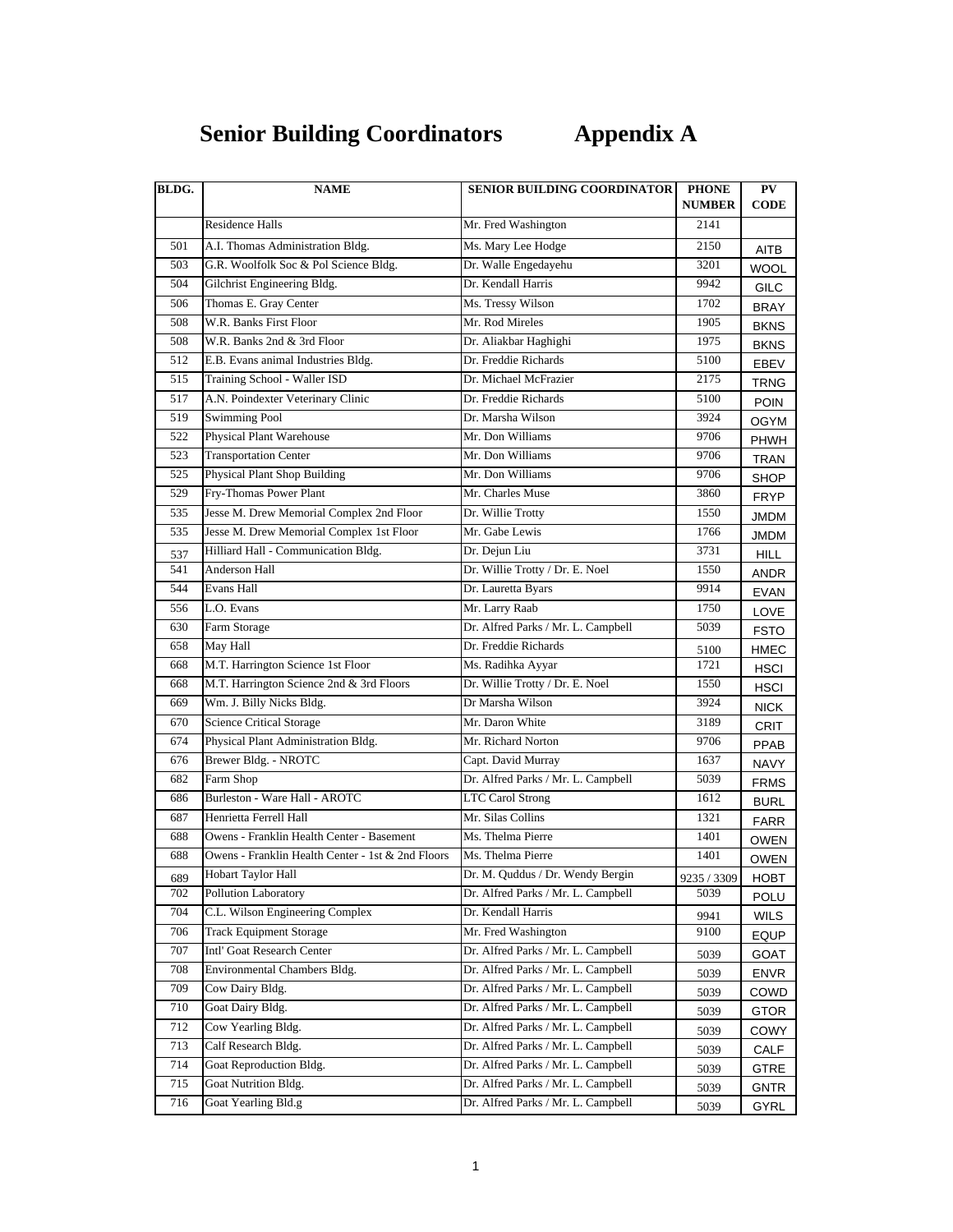| 717 | <b>Goat Maternity</b>                   | Dr. Alfred Parks / Mr. L. Campbell | 5039         | GTMT             |
|-----|-----------------------------------------|------------------------------------|--------------|------------------|
| 718 | Farm Equipment Storage Shed             | Dr. Alfred Parks / Mr. L. Campbell | 5039         | <b>FESS</b>      |
| 719 | <b>Machinery Storage</b>                | Dr. Alfred Parks / Mr. L. Campbell | 5039         | <b>MHCS</b>      |
| 720 | Sanitary Landfill Operations            | Mr. Don Williams                   | 9706         | SANI             |
| 721 | Sanitary Landfill Storage Bldg.         | Mr. Don Williams                   | 9706         | LFIL             |
| 722 | Sanitary Landfill Equipment Shed        | Mr. Don Williams                   | 9706         | SEQP             |
| 723 | Radio Transmitter Bldg.                 | Mr. Larry Coleman                  | 3751         | RADO             |
| 724 | Austin Greaux Chemical Engr Bldg.       | Dr. Irvin Osborne-Lee              | 9400         | GREA             |
| 727 | Central Receiving - DPS                 | <b>Chief Algray Pettus</b>         | 1387         | <b>RECV</b>      |
| 727 | <b>Central Receiving Warehouse</b>      | Mr. Rod Mireles                    | 1905         | RECV             |
| 728 | <b>Concession Stand</b>                 | Mr. Fred Washington                | 9100         | <b>STND</b>      |
| 730 | <b>Tennis Court Restrooms</b>           | Mr. Fred Washington                | 9100         | TNRR             |
| 731 | Stadium Restrooms - Men                 | Mr. Fred Washington                | 9100         | <b>MNRR</b>      |
| 732 | <b>Stadiums Restrooms - Women</b>       | Mr. Fred Washington                | 9100         | <b>WMRR</b>      |
| 733 | Sewage Plant Bldg.                      | Mr. Fred Washington                | 2141         | <b>SEWR</b>      |
| 734 | Sewage Plant Control Bldg.              | Mr. Fred Washington                | 2141         | SWRP             |
| 737 | Press Box Westside Stadium              | Mr. Fred Washington                | 9100         | <b>PRBX</b>      |
| 739 | <b>Utilities Plant Annex</b>            | Mr. Charles Muse                   | 3860         | UTIL             |
| 740 | <b>Chemical Volatile Storage</b>        | Mr. Charles Muse                   | 3860         | CHXP             |
| 741 | Johnson - Phillip All Faiths Chapel     | Rev. Charles Lewter                | 3591         | <b>CNAP</b>      |
| 742 | Wilhelmina Delco DBldg.                 | Dr. Lucian Yates                   | 3600         | DELC             |
| 743 | S.R. Collins - 1st & 2nd Floor          | Dr. Kendall Harris                 | 9956         | <b>SRCO</b>      |
| 743 | S.R. Collins - Basement                 | Mr. Rodney Moore                   | 9300         | <b>SRCO</b>      |
| 744 | John B. Coleman Library                 | Dr. Rosie Albritton                | 1510         | LBRY             |
| 745 | Agriculture Research Lab                | Dr. Alfred Parks / Mr. L. Campbell | 5039         | AGRL             |
| 746 | Calf and Hay Barn                       | Dr. Alfred Parks / Mr. L. Campbell | 5039         | BARN             |
| 747 | Swine Farrowing Bldg.                   | Dr. Alfred Parks / Mr. L. Campbell | 5039         | PIG1             |
| 748 | Swine Finishing Bldg.                   | Dr. Alfred Parks / Mr. L. Campbell | 5039         | PIG <sub>2</sub> |
| 749 | New Laying House                        | Dr. Alfred Parks / Mr. L. Campbell | 5039         | LAYG             |
| 750 | Turkey House Bldg.                      | Dr. Alfred Parks / Mr. L. Campbell | 5039         | <b>TRKY</b>      |
| 751 | Pullet Broiler Bldg.                    | Dr. Alfred Parks / Mr. L. Campbell | 5039         | <b>PULL</b>      |
| 752 | Office / Lab Processing Bldg.           | Dr. Alfred Parks / Mr. L. Campbell | 5039         | <b>AOFC</b>      |
| 753 | Feed Mill Bldg.                         | Dr. Alfred Parks / Mr. L. Campbell | 5039         | <b>MILL</b>      |
| 754 | <b>Head House</b>                       | Dr. Alfred Parks / Mr. L. Campbell | 5039         | <b>HHOU</b>      |
| 755 | New Greenhouse One                      | Dr. Alfred Parks / Mr. L. Campbell | 5039         | GRN1             |
| 756 | New Greenhouse Two                      | Dr. Alfred Parks / Mr. L. Campbell | 5039         | GRN2             |
| 757 | Swine Gestation Bldg.                   | Dr. Alfred Parks / Mr. L. Campbell | 5039         | PIG3             |
| 758 | New Instructional Gym                   | Dr. Marsha Wilson                  | 3924         | IGYM             |
| 760 | Intramural Equipment Issue Bldg.        | Dr. Lauretta Byars                 | 9914         | <b>MURL</b>      |
| 761 | Carden-Waller Cooperative Extension     | Dr. Freddie Richards               | 5100         | COOP             |
| 763 | Chemical Storage - Water/Wastewater     | Mr. Fred Washington                | 2141         | <b>CSWW</b>      |
| 764 | Chemical Storage - PowerPlant           | Mr. Charles Muse                   | 3860         | <b>CSPP</b>      |
| 774 | Graduate NW Campus                      | Ms. Valeria Mendoza-Milam          | 281.251.7110 | <b>NWGCX</b>     |
| 775 | <b>Student Park Restrooms Men/Women</b> | Mr. Silas Collins                  | 1321         | PART             |
| 779 | Memorial Student Center                 | Mr. Silas Collins                  | 1321         | <b>NMSC</b>      |
| 780 | Solar Restrooms Men/Women               | Dr. Tian-Sen Huang                 | 2681         | SOOB             |
| 783 | Architecture & Arts Bldg.               | Dr. Ikhlas Sabouni                 | 9810         | ARCH             |
| 784 | Cooperative Equipment Barn              | Dr. Freddie Richards               | 5100         | CAGB             |
| 785 | 4-H Camp                                | Dr. Freddie Richards               | 5100         | 4HCH             |
| 789 | New Juvenile Justice Building           | Dr. Elaine Rodney                  | 5206         | <b>JJRL</b>      |
| 790 | New Science Building                    | Dr. Danny Kelley                   | 3180         | <b>NSCI</b>      |
| 791 | <b>University Center - Woodlands</b>    | Dr. Michael McFrazier              | 2175         | NHEB             |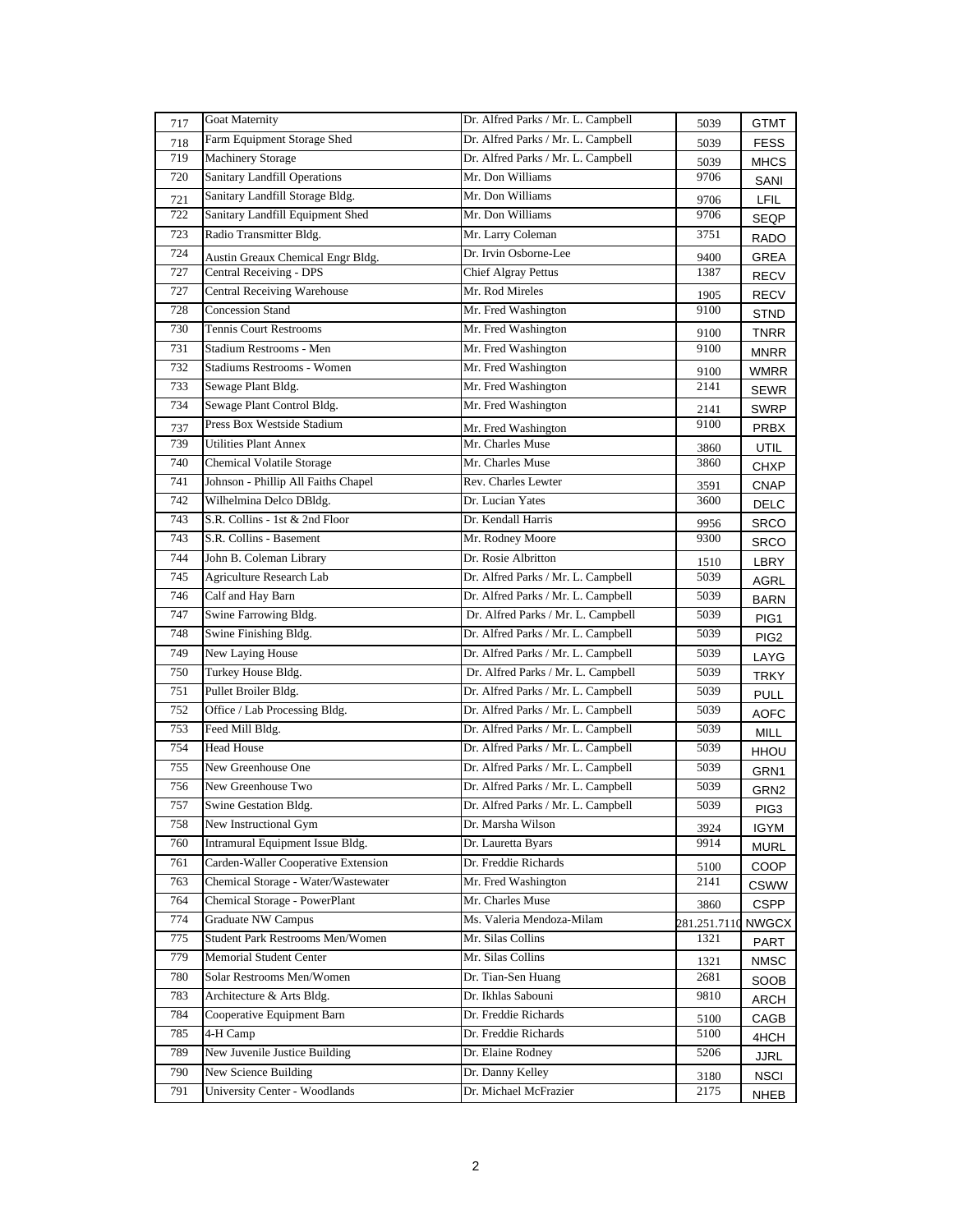| 793 | Electrical Engineering Bldg.  | Dr. John Attia                     | 9916 | <b>NENR</b>       |
|-----|-------------------------------|------------------------------------|------|-------------------|
| 799 | New Heat Exchanger Bldg.      | Mr. Charles Muse                   | 3860 | <b>NHEB</b>       |
| 800 | Pump Room Water Tower         | Mr. Fred Washington                | 2141 | <b>PRWT</b>       |
| 810 | <b>PVAMU CON - Huntsville</b> | Dr. Betty Adams                    | 7009 | <b>HMHOX</b>      |
| 815 | <b>Urban League of Dallas</b> | Dr. Lucian Yates                   | 3600 | <b>URBNX</b>      |
| 816 | Radio Transmitter Bldg. Two   | Mr. Larry Coleman                  | 3751 | <b>RDTW</b>       |
| 817 | <b>Water Tower Admin</b>      | Mr. Fred Washington                | 2141 | <b>WATO</b>       |
| 818 | Swimming Pool Chemical Shed   | Mr. Don Williams                   | 9706 | <b>PLCS</b>       |
| 819 | 4-H Pavillion                 | Dr. Freddie Richards               | 5100 | 4HPVX             |
| 820 | 4-H Infirmary/Nurses Bldg.    | Dr. Freddie Richards               | 5100 | 4HINX             |
| 821 | 4-H Cabin #1                  | Dr. Freddie Richards               | 5100 | 4HC1X             |
| 822 | 4-H Cabin #2                  | Dr. Freddie Richards               | 5100 | 4HC2X             |
| 823 | 4-H Storage House             | Dr. Freddie Richards               | 5100 | 4HSHX             |
| 824 | 4-hH Well House #1            | Dr. Freddie Richards               | 5100 | 4HW1X             |
| 825 | 4-H Well House #2             | Dr. Freddie Richards               | 5100 | 4HW2X             |
| 826 | 4-H Metal Food Storage Shed   | Dr. Freddie Richards               | 5100 | 4HFSX             |
| 827 | 4-H Camp Director's House     | Dr. Freddie Richards               | 5100 | 4HDHX             |
| 828 | 4-H Storage House #2          | Dr. Freddie Richards               | 5100 | 4HSH <sub>2</sub> |
| 829 | 4-H Cabin #3                  | Dr. Freddie Richards               | 5100 | 4HC3X             |
| 830 | 4-H Cabin #4                  | Dr. Freddie Richards               | 5100 | 4HC4X             |
| 831 | 4-H Cabin #5                  | Dr. Freddie Richards               | 5100 | 4HC5X             |
| 832 | <b>Utility Storage Shed</b>   | Mr. Charles Muse                   | 3860 | <b>USPP</b>       |
| 833 | <b>New Nursing Building</b>   | Dr. Betty Adams                    | 7009 | <b>NNURX</b>      |
| 834 | Athletic Administration Bldg. | Mr. Fred Washington                | 9100 | ATAB              |
| 835 | Ag Research Storage Shed      | Dr. Alfred Parks / Mr. L. Campbell | 5039 | <b>FESH</b>       |
| 838 | Cedar Hill Center             | Dr. Lucian Yates                   | 3600 | <b>CEDHX</b>      |
| 839 | <b>MSC Storage Shed</b>       | Mr. Silas Collins                  | 1321 | <b>MSCS</b>       |